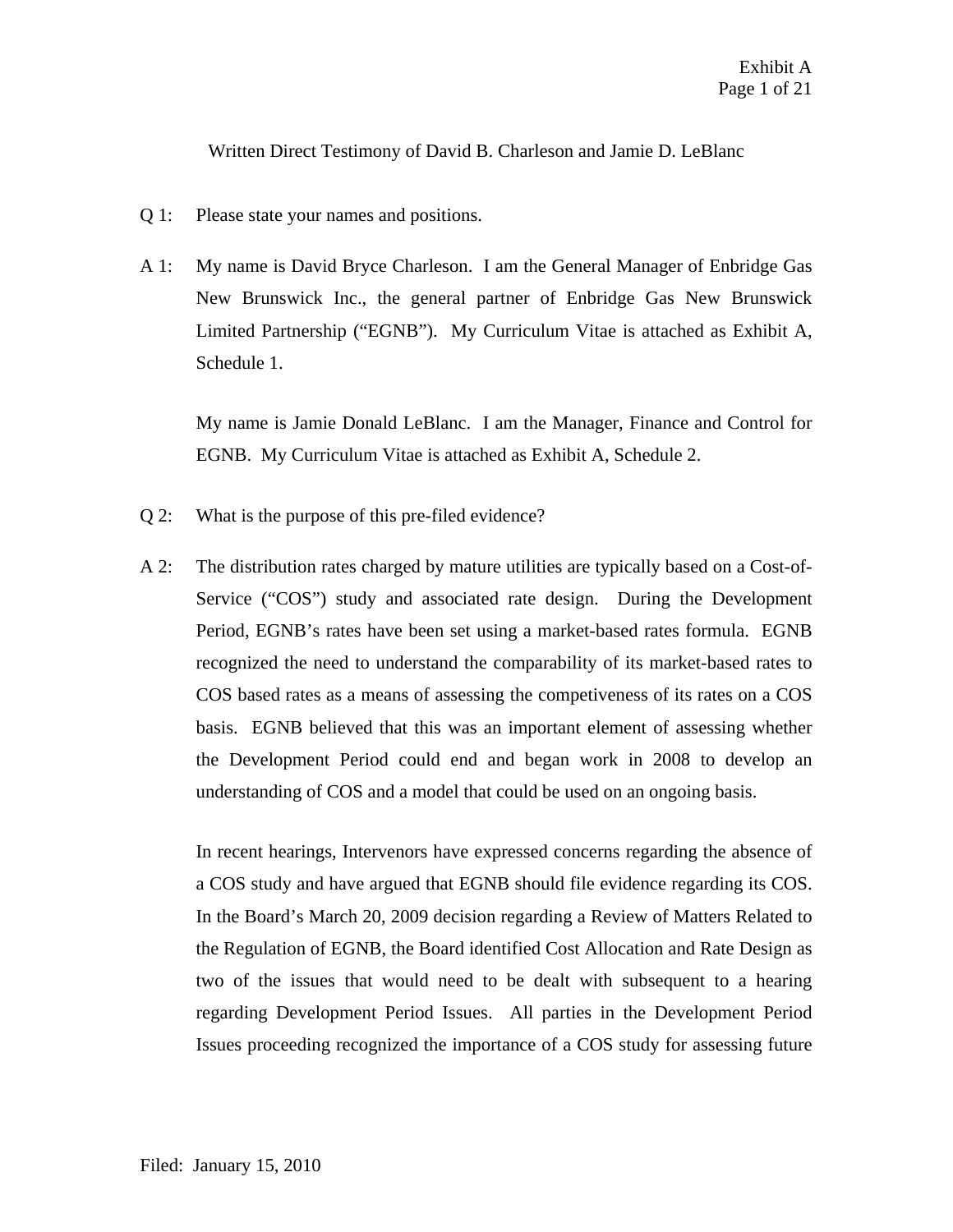rate setting, and in its December 1, 2009 Decision the Board directed EGNB "to file evidence on its cost of service, proposed customer classes, proposed rate design and the possible impacts of having different rate setting methods for different customer classes by January 15, 2010" (page 8). This evidence responds to this direction of the Board.

- Q 3: What steps has EGNB taken in preparing its COS study?
- A 3: As indicated above, EGNB began work in 2008 on its COS study. EGNB began to familiarize its staff on COS principles and concepts during the summer of 2008 to prepare itself for more detailed COS work in the fall. This included discussions with Enbridge Gas Distribution ("EGD") staff who were experienced in the COS used within EGD. Based on EGD's own experience, they recommended that EGNB work with Black & Veatch Corporation on developing a COS model. After discussions with Black & Veatch, EGNB began to work with them directly in the fall of 2008.

Based on Black & Veatch's input, EGNB began to collect and organize the information necessary to begin the preparation of a COS study. EGNB and Black & Veatch agreed that the use of 2008 actual information would provide the best starting point for developing allocation factors as EGNB could examine the details behind the actual results for the purpose of characterizing them. In the spring of 2009, Black & Veatch and EGNB completed a preliminary COS study based on the 2008 data. This study provided EGNB with insights regarding COS and served as a foundation for EGNB to build on in developing its ability to be self-sufficient in undertaking future COS studies.

During the summer of 2009, EGNB began preparing its 2010 Budget. As part of this process, EGNB undertook to prepare a 2010 COS study, using the 2010 Budget information adjusted to reflect operations as a mature utility, with some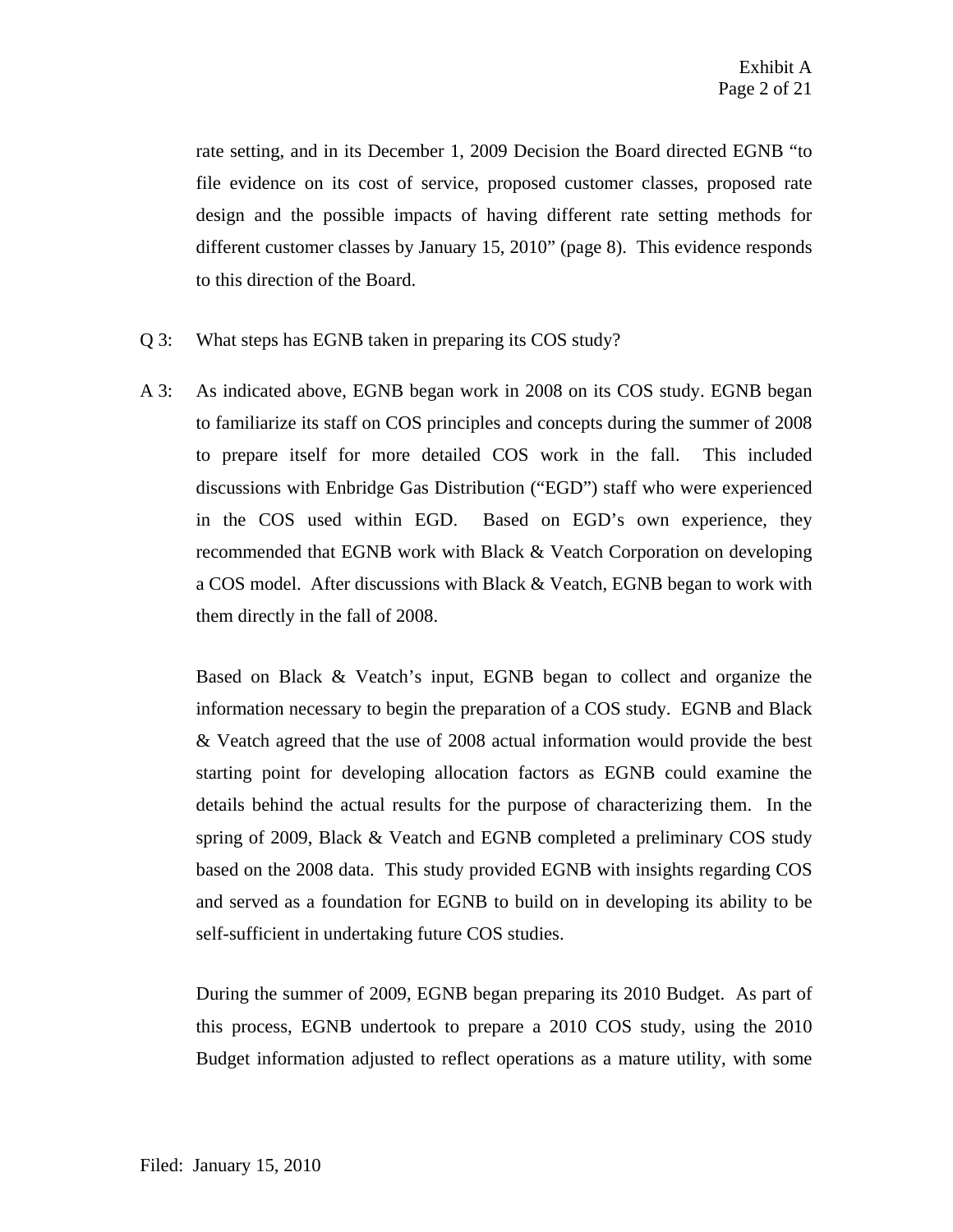support provided by Black & Veatch. Black & Veatch reviewed the output of this process in the fall of 2009.

## 2010 Budget

- Q 4: You have indicated that EGNB's 2010 Budget was used as the basis for the COS study. Why was this used?
- A 4: The 2010 Budget provides a full year (the test year) of information for the purpose of assessing COS. It provides EGNB's most current forecast of its costs and throughput, which are critical inputs to the COS. EGNB believes this is the most appropriate basis for considering the COS. EGNB believes that the use of forward looking information for 2010, and for subsequent years, will assist in the evaluation of the end of the Development Period, as identified in the Board's December 1, 2009 Decision.
- Q 5: Has EGNB forecast any significant changes in its operations in 2010?
- A 5: EGNB has not forecast any significant changes to its operations in 2010. EGNB will remain focused on the economic expansion of its business, while continuing to ensure the safe and reliable delivery of natural gas to its existing customers.
- Q 6: Has EGNB made any changes to the manner in which it treats any of its costs in its budget for the purpose of the COS study?
- A 6: Yes. As previously noted, the budget was adjusted to better reflect the revenue requirement as if EGNB were operating as a mature utility, which is consistent with the purpose of developing the COS study. In order to reflect mature utility operations, adjustments were made to the manner in which Installation Services ("IS") costs and revenues were included, and the amortization and recovery of the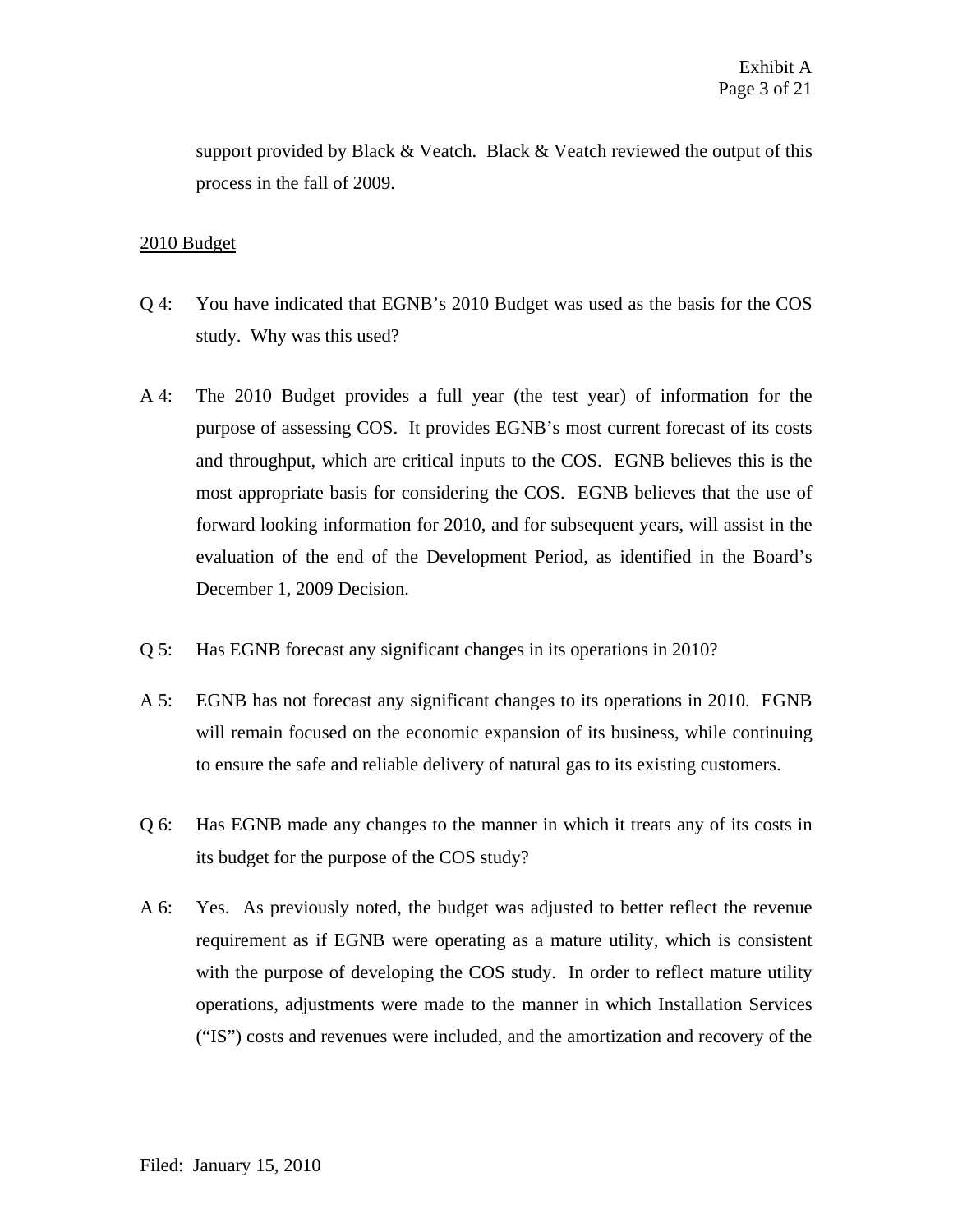Deferral Account was included. Also, it is assumed that there are no additions to the Deferral Account in 2010; as such additions would not occur when EGNB is able to operate as a mature utility. EGNB also assumed that when it operates as a mature utility there would be no further capitalization of development O&M costs. However, O&M costs associated with property, plant and equipment would continue to be capitalized as appropriate, where such costs represent expenses associated with additions to the distribution system; such as the initial meter installation costs that would normally be capitalized as meters.

- Q 7: Why were adjustments necessary for IS?
- A 7: EGNB expects that IS would be considered to be non-utility activity once mature utility status is achieved, where its costs and revenues would not form part of the utility revenue requirement. As a result, direct costs and other indirect costs associated with the operation of IS were removed from the COS revenue requirement. In addition, all IS related revenues were also removed.
- Q 8: What amortization period has been assumed for the Deferral Account?
- A 8: EGNB has assumed a 30 year amortization.
- Q 9: What was the basis for assuming a 30 year amortization of the Deferral Account?
- A 9: EGNB has assumed a 30 year amortization of the Deferral Account given that the January 21, 2005 Decision regarding the extension of the Development Period indicated that the Deferral Account was to be recovered through rates "between the end of the development period and a date no sooner than December 31, 2040" (page 6). A 30 year amortization would generally align with this time period if the Development Period were to have ended in 2010. EGNB has only used the 30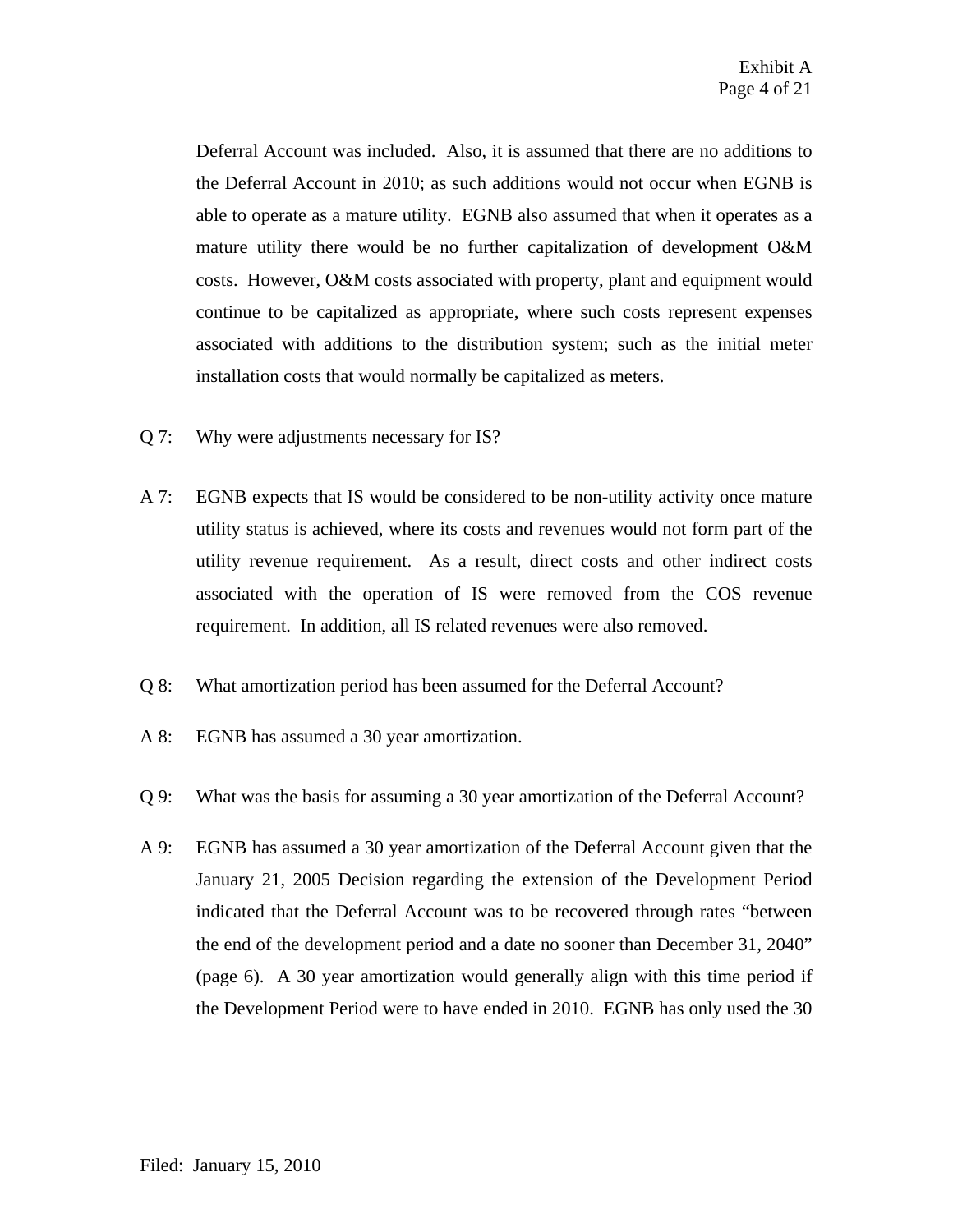year amortization as a means of showing the impact on COS when the full costs are included.

- Q 10: Is EGNB proposing that a 30 year amortization be used?
- A 10: EGNB is not proposing a specific amortization period for the Deferral Account at this time as it is not an issue to be addressed in this proceeding. The recovery period for the Deferral Account is a matter the Board has identified to be addressed in another proceeding. The ultimate amortization period should not impact the manner in which the recovery of the Deferral Account is to be allocated to rate classes and as such does not need to be addressed in this proceeding.

## COS Study

- Q 11: Please describe the manner in which the COS study has been established.
- A 11: EGNB has relied on the expertise of Black & Veatch to assist in the development of the COS study. Black & Veatch's evidence can be found at Exhibit B.

In their evidence, Black & Veatch outline their experience regarding COS and rate design. This evidence also provides a discussion on COS principles, the COS process, the results of the COS study, the principles of rate design that require consideration and how these have been translated in to the proposed rate classes under cost of service rates. In addition, Black  $&$  Veatch has included schedules that reflect the results of the COS study.

Q 12: How were the allocators that are used in the COS study determined?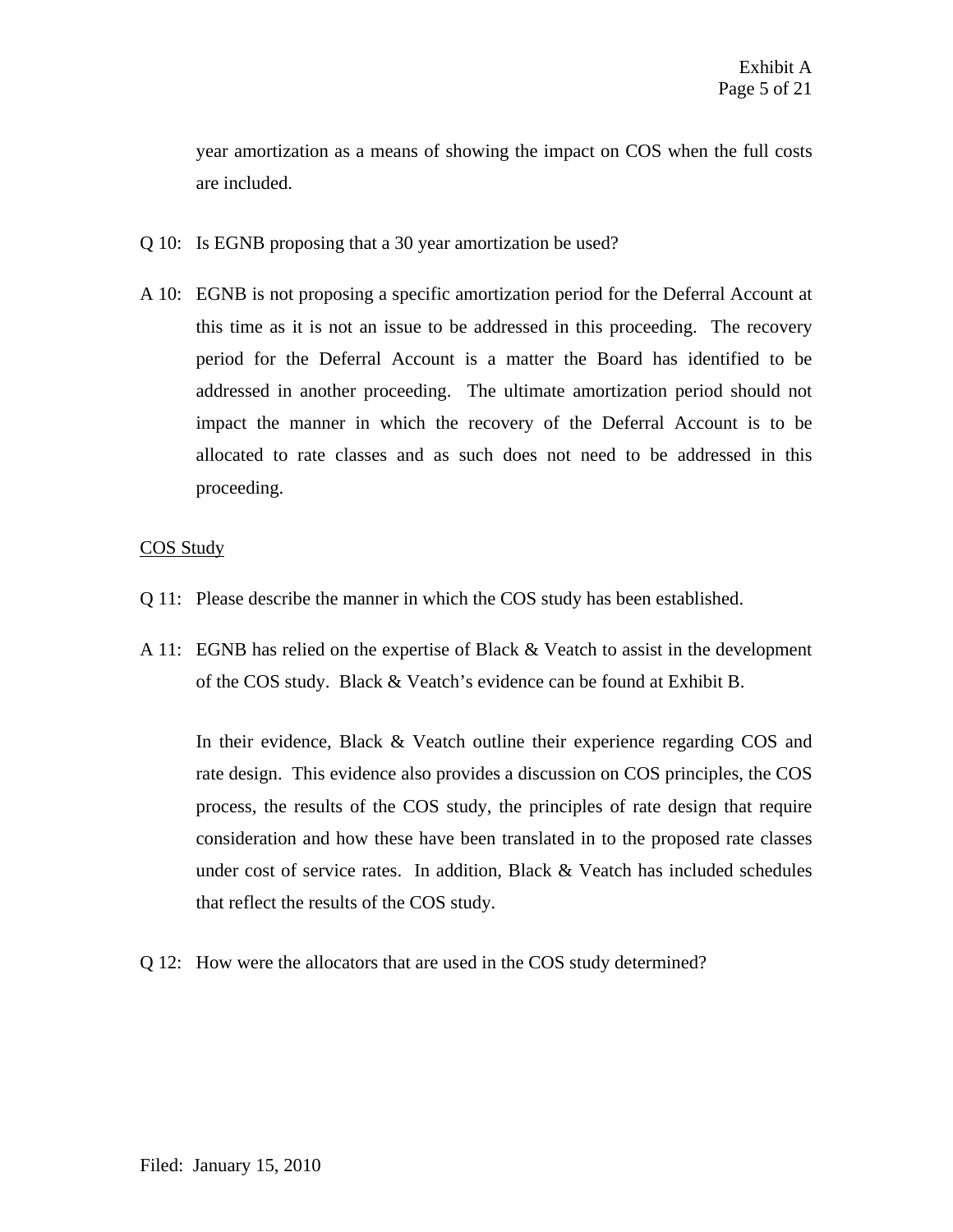A 12: There were three basic approaches used to arrive at the allocators used in the COS study, in order of preference: direct attribution; historic experience; and Black & Veatch's experience with other utilities.

Direct attribution of costs is the most desirable means of assigning costs to a class of customers. This is because direct attribution means that the costs were such that they could be identified with the class without allocation. In those instances where EGNB was able to establish a direct relationship between the cost and the customer class to be served, direct attribution was used. Given that forecast data was being used, and EGNB's operational activities are not typically targeted at specific customer classes, there were limited opportunities to assign costs on this basis. However, the assignment of incentives was determined in this manner. In cases where costs could not be attributed directly, EGNB looked at historic experience to determine the most appropriate allocation to be used for future costs. Bad Debt expenses are a good example where future costs are expected to generally trend in a similar manner to historic costs. In many instances, there was no direct attribution or historic experience that EGNB was able to rely on in establishing its allocation factors (e.g. cost of mains as they have not been tracked as being installed for any particular customer class). In these situations, EGNB relied on the expertise of Black & Veatch to recommend allocators based on their experience in cost allocations seen in other jurisdictions.

Details regarding each of the allocators can be found in Exhibit A, Schedule 3.

- Q 13: How is EGNB proposing that the Deferral Account be allocated?
- A 13: EGNB is proposing that the Deferral Account be allocated based on the allocation of total distribution plant. This allocation was arrived at based on input from Black & Veatch and their experience in determining cost allocations based on cost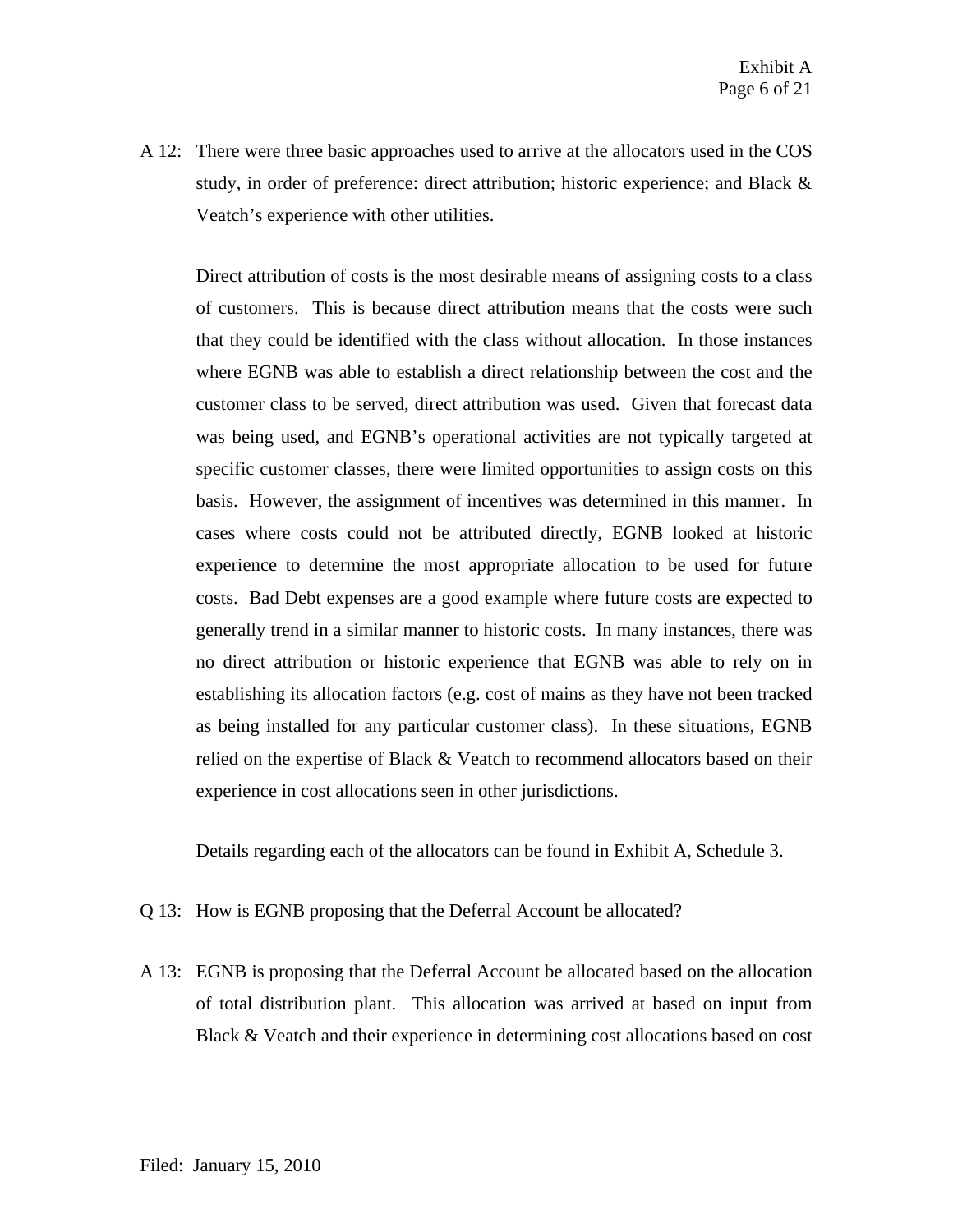causation. Growth in the Deferral Account has occurred due to shortfalls in revenues against the revenue requirement during the Development Period. Since the revenue requirement is driven by the development of the distribution system, EGNB believes it is logical that the Deferral Account be allocated to rate classes on the same basis as the distribution system costs that support the customers and throughput that has been attached.

By allocating the Deferral Account based on the allocation of overall distribution plant, the majority, or 80%, of the Deferral Account is proposed to be allocated based on the number of customers, with the remaining 20% to be allocated based on demand.

- Q 14: Is EGNB proposing that Development O&M be allocated on the same basis?
- A 14: Yes. EGNB believes that since Development O&M costs have arisen from costs incurred in support of growing EGNB's customer base and developing the requisite distribution system to serve these customers, it is logical that Development O&M be allocated on the same basis as the Deferral Account.

## Rate Design

- Q 15: What rate classes is EGNB proposing be used when it is able to operate as a mature utility?
- A 15: EGNB currently uses ten rate classes: Small General Service Residential Electric ("SGSRE"), Small General Service Residential Oil ("SGSRO"), Small General Service Commercial ("SGSC"), General Service ("GS"), Contract General Service ("CGS"), Contract Large General Service LFO ("CLGS-LFO"), Contract Large General Service HFO ("CLGS-HFO"), Off Peak Service ("OPS"), Contract Large Volume Off Peak Service ("CLVOPS") and Natural Gas Vehicle Fueling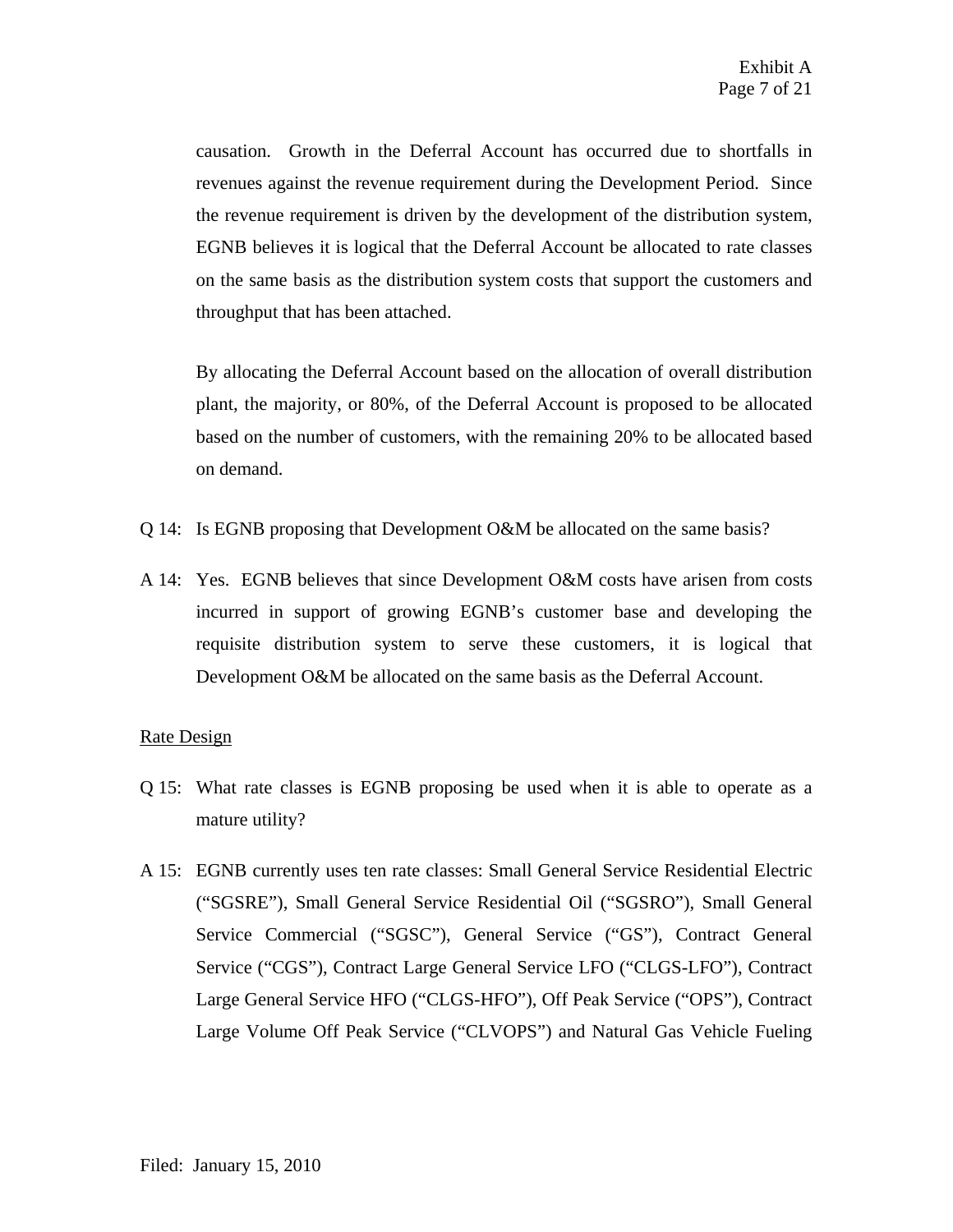("NGVF"). EGNB is proposing that these be replaced by the following six rate classes:

- Small General Service;
- Mid General Service;
- Large General Service;
- Contract General Service;
- Industrial Contract General Service; and
- Off Peak Service.

EGNB is proposing that the existing CLVOPS and NGVF rate classes not be factored into the rate design at this time as there are no existing customers taking service under the existing rates. As a result, EGNB is unable to attribute any costs of its operations to these services. If demand for either of these services is identified in the future, EGNB would look to bring forward a rate proposal to address this demand at that time.

The six proposed rate classes were arrived at through an analysis of EGNB's 2008 actual customer consumption to determine reasonable breakpoints for the purpose of establishing rate classes. Each customer's maximum monthly consumption, which was used as a proxy for design day demand, was identified and customers were then grouped into blocks of 10 GJ increments. The number of customers in each of these blocks was then determined and breakpoints were determined where a lower number of customers fell, to reduce the risk that customers will need to move from one class to another. To support this analysis, consumption levels where a different size of meter is typically installed were also examined. A final input to the assessment was a desire to establish the breakpoints at relatively even breakpoints (e.g. even 10s, 100s or 1,000s), especially in the larger customer classes, as doing so would make the breakpoints easier and more logical for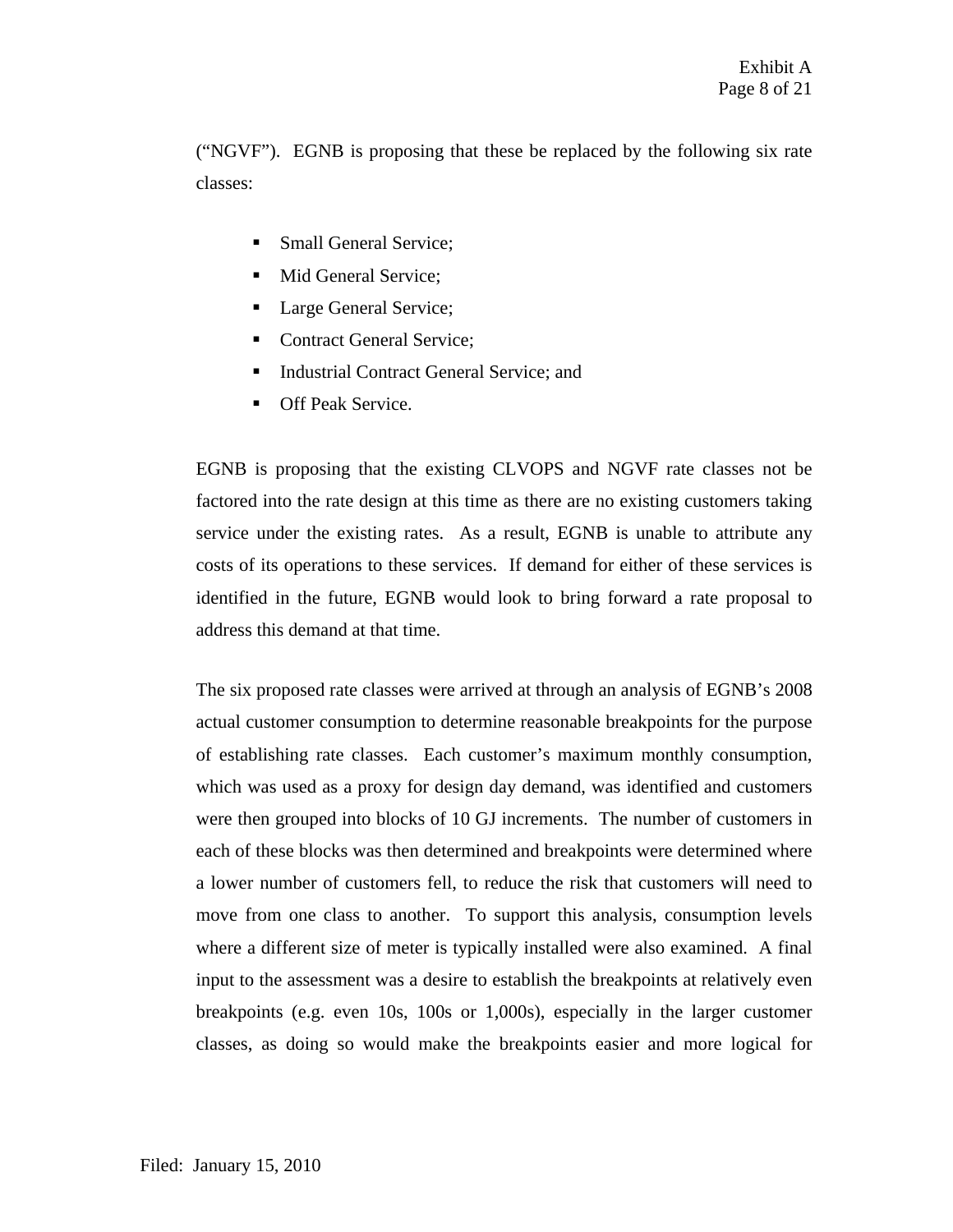customers to associate with and recall than an irregular number (e.g. 10,087 for Industrial Contract General).

Once the breakpoints were established, EGNB and Black & Veatch tested the reasonableness of the breakpoints by plotting the maximum consumption for a range of customers (e.g.  $0 - 250$  GJs to assess the Small General breakpoint). The breakpoint was then examined on the curve to determine if it intersected with the maximum consumption curve in proximity to where the slope of the curve began to increase more significantly. An example of this analysis for the Small General Service rate class is shown below.



EGNB believes that, based on the analysis conducted, the proposed rate classes provide an appropriate grouping of customers for the purpose of establishing distribution rates.

- Q 16: How do the proposed rate classes compare to the current rate classes being utilized by EGNB?
- A 16: Since the fundamental basis for the proposed rate design differs significantly from the current rates, it is difficult to compare the rate classes. The eligibility criteria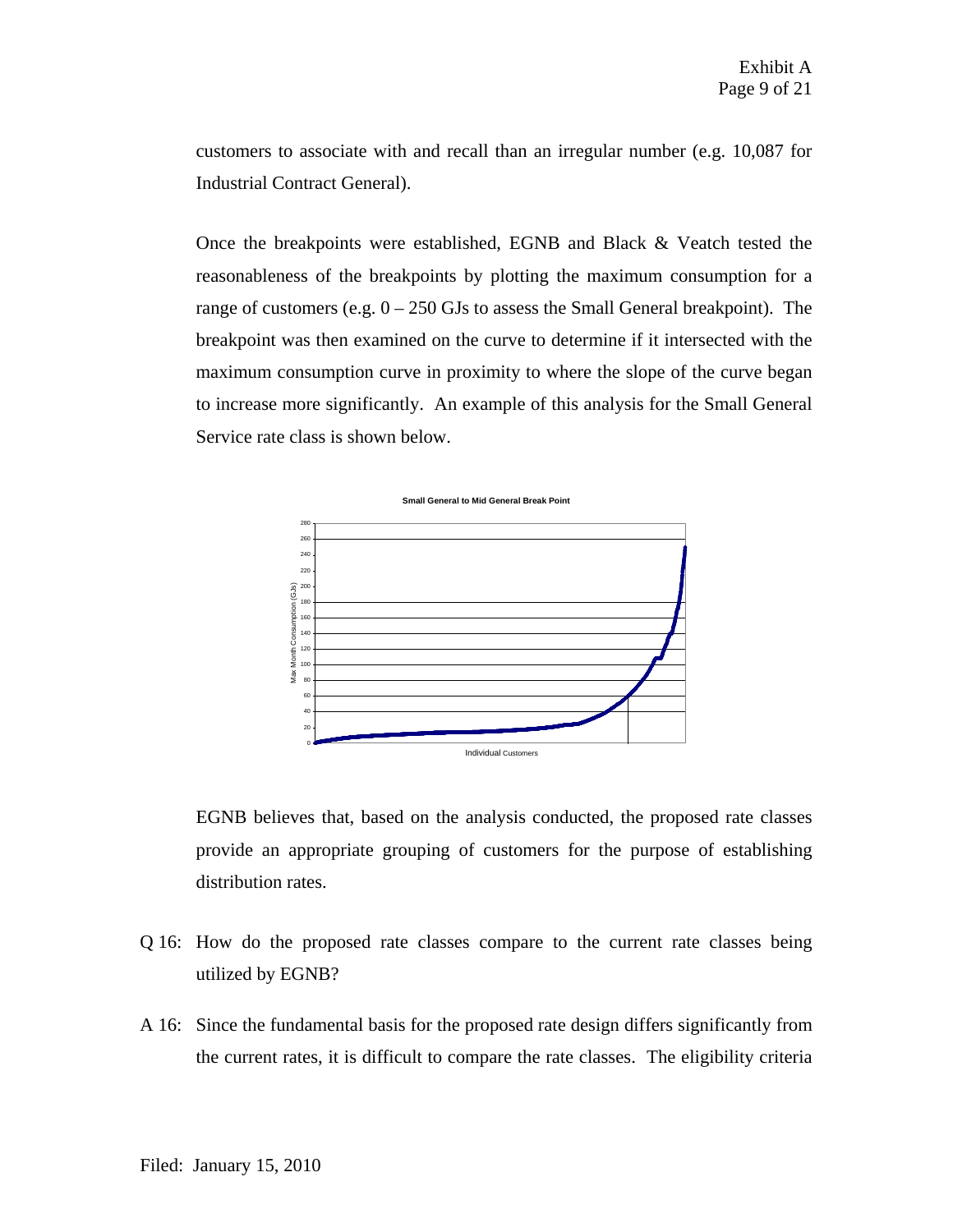for the current rates looks at annual consumption and, in the case of the SGSRE, SGSRO, CLGS-LFO and CLGS-HFO rate classes, the fuel used prior to converting to natural gas. The eligibility criteria for the proposed rates focus more on the peak demand requirement of the customer, using their maximum monthly consumption as the basis for determining the applicable rate. Recognizing this difference, the diagram below provides a general indication of how the proposed rate classes compare to the current rate classes:



**Note:** minimum for Proposed Rates based on review of existing customers mapped to the class, maximum is based on 12 \* maximum monthly consumption

As shown, the proposed rate classes result in the break points between classes being adjusted, with the smallest class now including customers with a maximum monthly consumption less than 60 GJs / month, which equates to a maximum annual consumption of 720 GJs (60 GJs \* 12 months), from the current maximum of 400 GJs / year for the smallest classes. The Mid General Service class is proposed to include customers with a maximum monthly consumption from 60 GJs / month to less than 250 GJs / month, which equates to a maximum annual consumption of 3,000 GJs. The Large General Service class is proposed to be available to customers whose maximum monthly consumption is at least 250 GJs. However, since there is no minimum monthly consumption, customers with similar annual consumption may be eligible for different rate classes as their peak demand requirements may differ.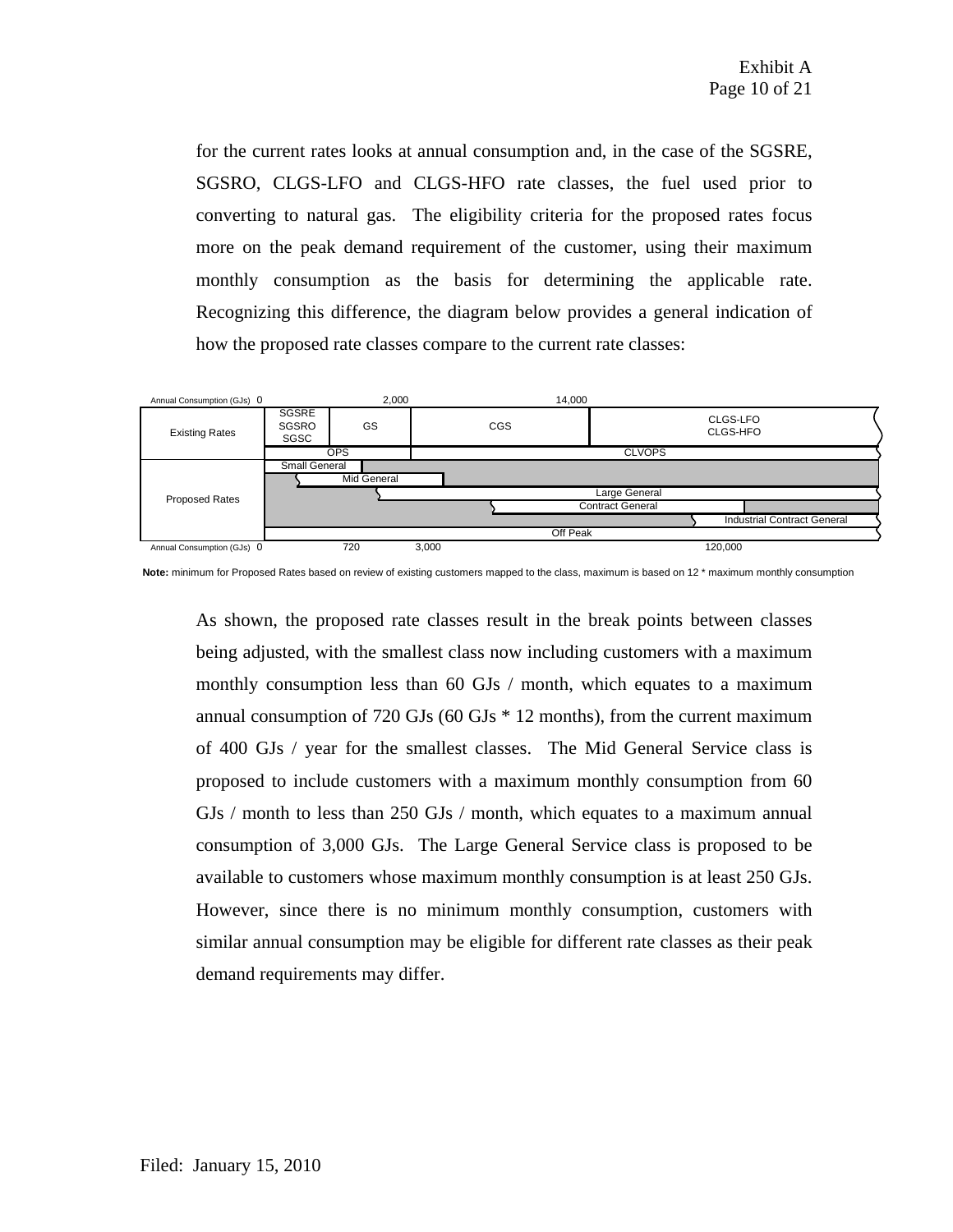EGNB also proposes similar changes for its contract rate classes. Two contract rate classes are proposed. The Contract General Service class for customers with a maximum monthly consumption of at least 1,000 GJs / month and less than 10,000 GJs / month, which equates to a maximum annual consumption of 120,000 GJs, and the Industrial Contract General Service rate class for customers with a maximum monthly consumption that is at least 10,000 GJs / month.

- Q 17: Why is EGNB proposing that the Large General Service rate class have no maximum consumption?
- A 17: EGNB believes that a rate class should be available to all customers that does not require them to enter into a service contract with EGNB; as required by the Contract General Service and Industrial Contract General Service rate classes. While EGNB believes that customers with qualifying consumption for those rate classes will take advantage of those rate classes, it believes that it is appropriate to provide an option for customers not interested in entering into and having to satisfy the obligations of such a contract.
- Q 18: How does EGNB propose that the rates within its proposed rate classes be structured?
- A 18: EGNB is proposing the following rate design for the proposed classes:
	- Small General Service EGNB proposes that this rate class have a customer charge and a single distribution rate that is applicable to all consumption by customers within this rate class.
	- Mid General Service EGNB proposes that this rate class have a customer charge and a three block rate structure, with the first block rate being applicable to the first 5 GJs of consumption within the month, the second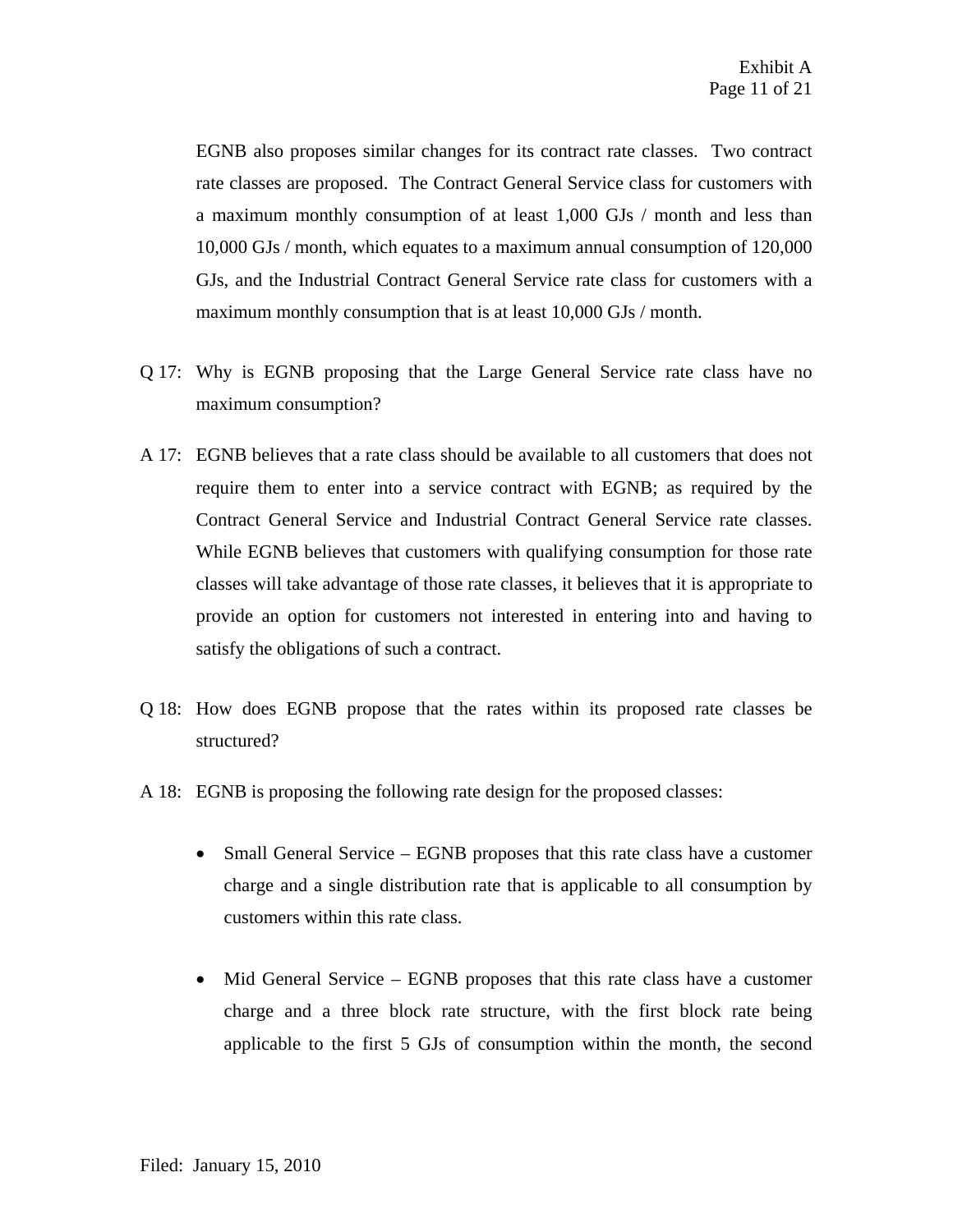block rate being applicable to the next 55 GJs of consumption within the month, and the final block rate being applicable to the remainder of the consumption within the month.

- Large General Service EGNB proposes that this rate class have two distinct customer charges, one for customers with small meters and the second for customers with larger meter sets. In addition, EGNB proposes that a three block rate structure be used, with the first block rate being applicable to the first 10 GJs of consumption within the month, the second block rate being applicable to the next 240 GJs of consumption within the month, and the final block rate being applicable to the remainder of the consumption within the month. EGNB also proposes that the third block rate differ by season, with a higher charge being applicable to consumption in the winter months.
- Contract General Service EGNB proposes that this rate class have a contract demand charge, where the minimum contract demand is 36 GJs / day. In addition, EGNB proposes that a two block rate structure be used, with the first block rate being applicable to the first 1,000 GJs of consumption within the month and the second block rate being applicable to the remainder of the consumption within the month.
- Industrial Contract General Service EGNB proposes that this rate class have a contract demand charge, where the minimum contract demand is 360 GJs / day. In addition, EGNB proposes that a two block rate structure be used, with the first block rate being applicable to the first 10,000 GJs of consumption within the month and the second block rate being applicable to the remainder of the consumption within the month.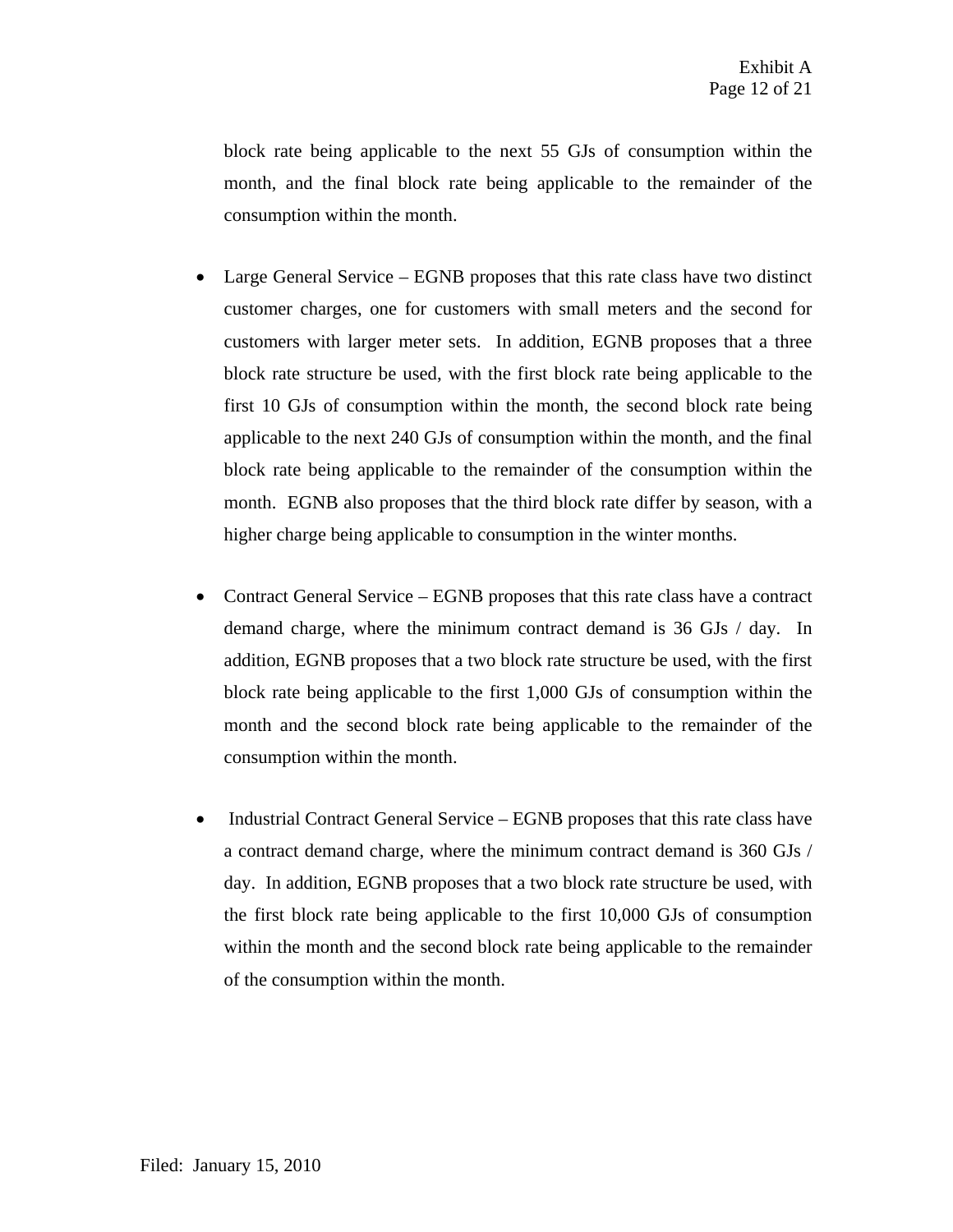• Off Peak Service – EGNB proposes that this rate class have a customer charge and a two block rate structure, with the first block rate being applicable to the first 60 GJs of consumption within the month and the second block rate being applicable to the remainder of the consumption within the month. This rate class is only applicable to consumption between April 1 and November 30 each year. An overrun charge would be applicable to any consumption between December 1 and March 31.

While EGNB believes this rate design is appropriate at this time, as noted in the evidence of Black & Veatch (page 27), it may be necessary to incorporate other features such as additional rate blocks, graduated customer charges and potentially other rate design elements to track costs more precisely as EGNB becomes a mature utility.

- Q 19: Why is EGNB proposing a three block rate structure for the Mid General Service rate class?
- A 19: The Mid General Service rate class covers a broader range of consumption than the Small General Service rate class, with a maximum monthly consumption ranging from 60 GJs / month to 250 GJs / month. The use of three rate blocks recognizes the economies of scale that are achieved through increased consumption within the rate class, while also establishing a reasonable minimum level of consumption for the purpose of a minimum charge. The first two blocks are intended to recover fixed customer related costs not recovered through the customer charge, and the third block is intended to recover design day demand related costs from larger customers, while also recognizing the economies of scale achieved with the larger load.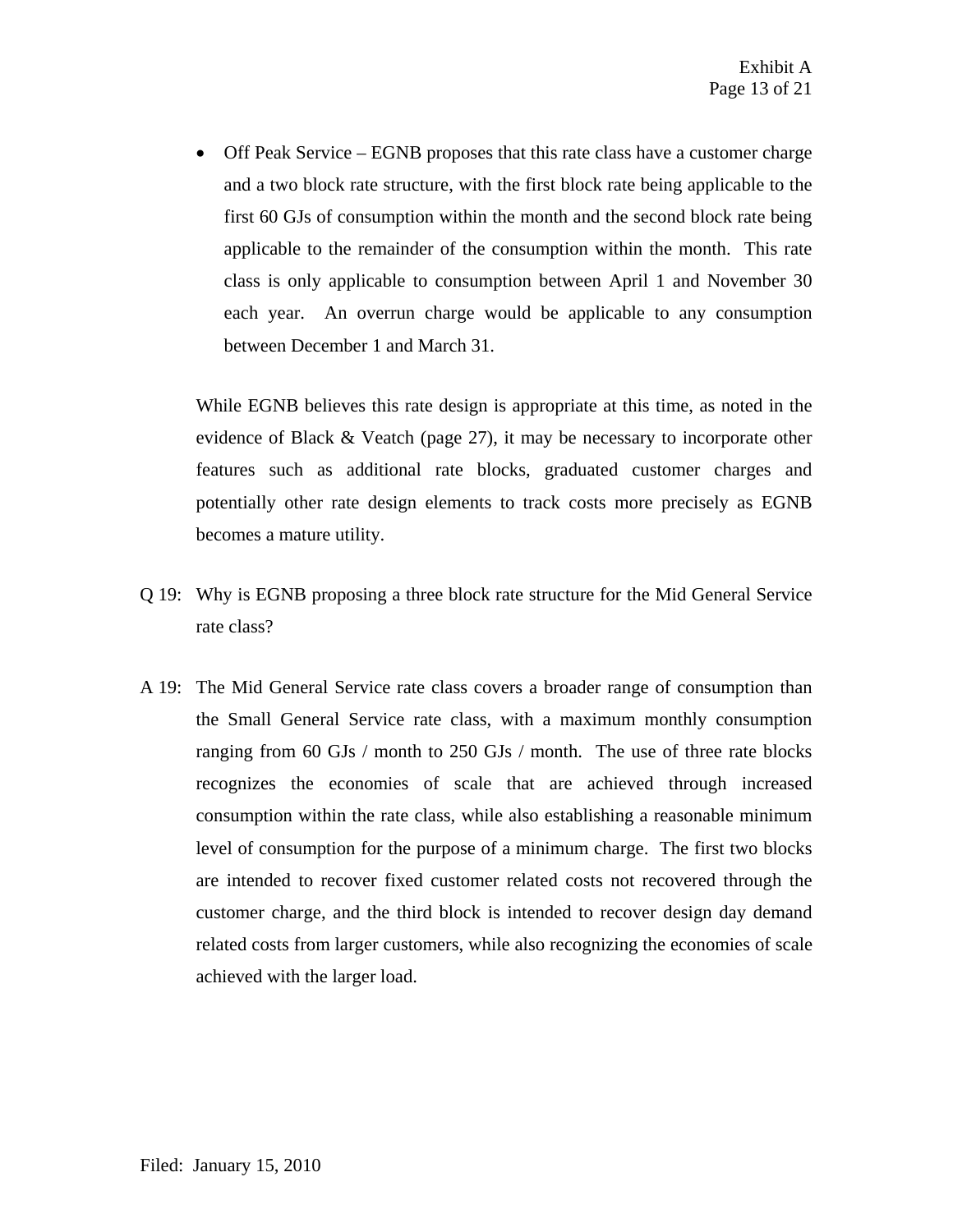- Q 20: What is the basis for the 5 GJs / month breakpoint between the first and second blocks in the Mid General Service rate class?
- A 20: EGNB is proposing that the median summer consumption for Mid General Service customers be used as the breakpoint between the first two rate blocks. This would also serve as the minimum monthly charge, as this reflects a reasonable threshold for consumption that customers that qualify for this class should meet. As noted above, this helps to ensure that fixed customer related costs not covered in the customer charge are recovered.
- Q 21: What is the basis for the next 55 GJs / month of consumption being used as the breakpoint between the second and third blocks in the Mid General Service rate class?
- A 21: The 55 GJs / month of consumption in the second block, when combined with the 5 GJs / month of consumption in the first block, equates to the minimum monthly consumption within the class. In qualifying for this rate class, all customers in the class are expected at a minimum to consume at this level at one time during the year and therefore will have been served by similar facilities. Using the minimum threshold supports the recovery of these costs in a consistent manner, with the third block rate being used to recognize economies of scale that are achieved at consumption above these levels.
- Q 22: Is EGNB proposing a three block rate structure for the Large General Service rate class and the break point between these blocks for the same reasons as the Mid General Service rate class?
- A 22: Yes. Similar to the Mid General Service rate class, the Large General Service class covers a broad range of customer consumption, making a three block structure appropriate. However, since the maximum monthly consumption in the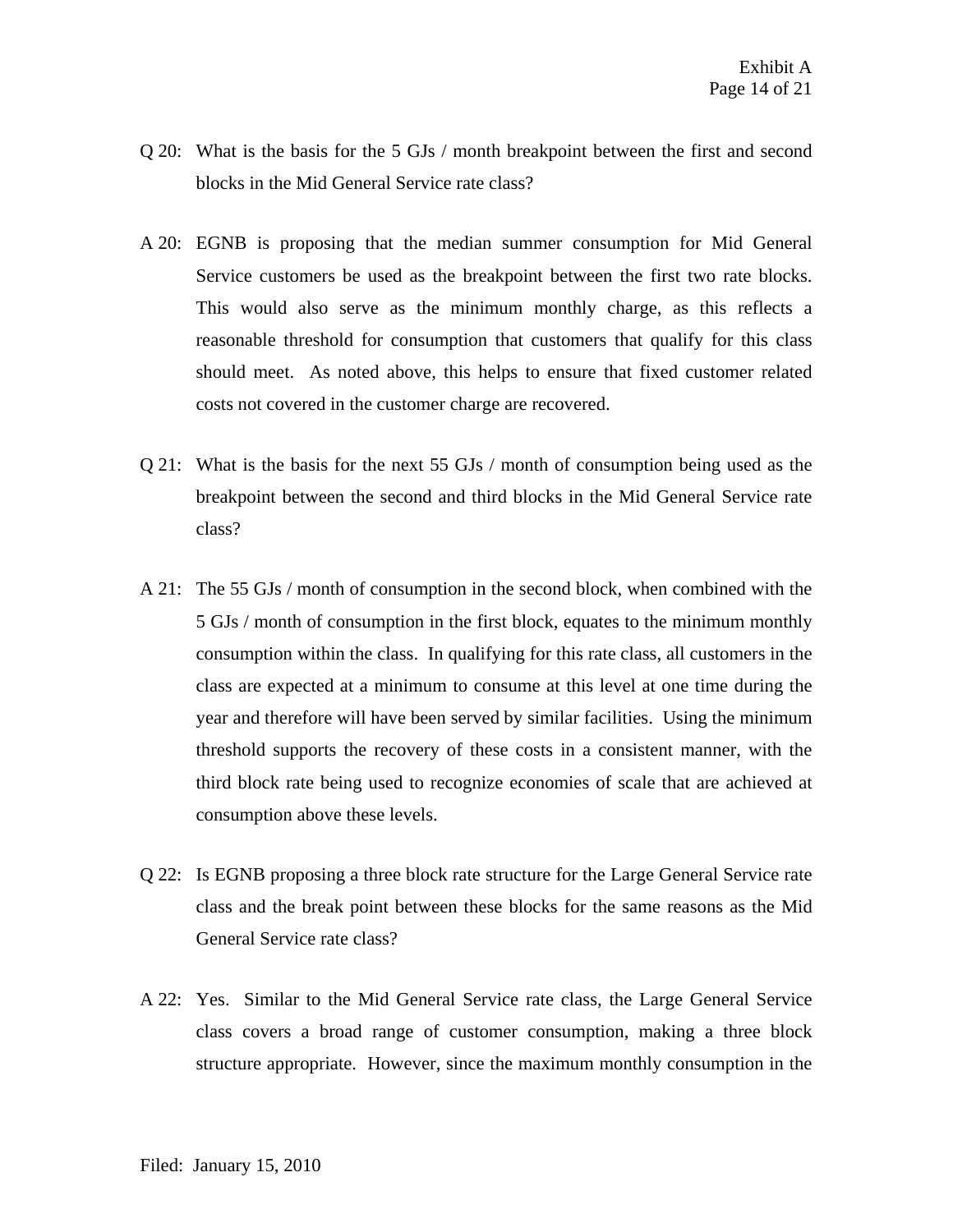Large General Service rate class can range from 250 GJs to at least 1,000 GJs per month, EGNB is proposing that there be two customer charges based on the type of meter used by the customer to reflect cost differences. Additionally, EGNB proposes a seasonal differentiation on the third block of the distribution rate.

Customers that will qualify for the Large General Service rate class will typically use two types of meters, with a larger meter set being used for customers with consumption in excess of approximately 500 GJs per month. To recognize this difference in the fixed costs, EGNB proposes that a different customer charge be implemented depending on the meter set used by the customer.

EGNB is also proposing that the third block charge vary between winter and nonwinter consumption. Since consumption in the third block will be greater outside of the winter months for customers with a higher load factor in comparison to a low load factor customer that has similar annual consumption, EGNB believes it is appropriate to provide a lower distribution rate in the third block during those months to recognize the lower unit cost of serving high load factor customers.

- Q 23: What is the basis for EGNB's proposed design of the Contract General Service rate class?
- A 23: EGNB is proposing that, instead of a customer charge, a contract demand charge be used for the Contract General Service rate class. The use of a contract demand recognizes the load requirements on the system of these larger users and the lesser impact on the distribution system of a customer with a higher load factor. While the benefit of a high load factor is equally applicable to all customers, establishing and contracting for a contract demand typically requires a higher level of sophistication in the use of natural gas. Also, the increased administration and account management associated with a contract demand typically leads to a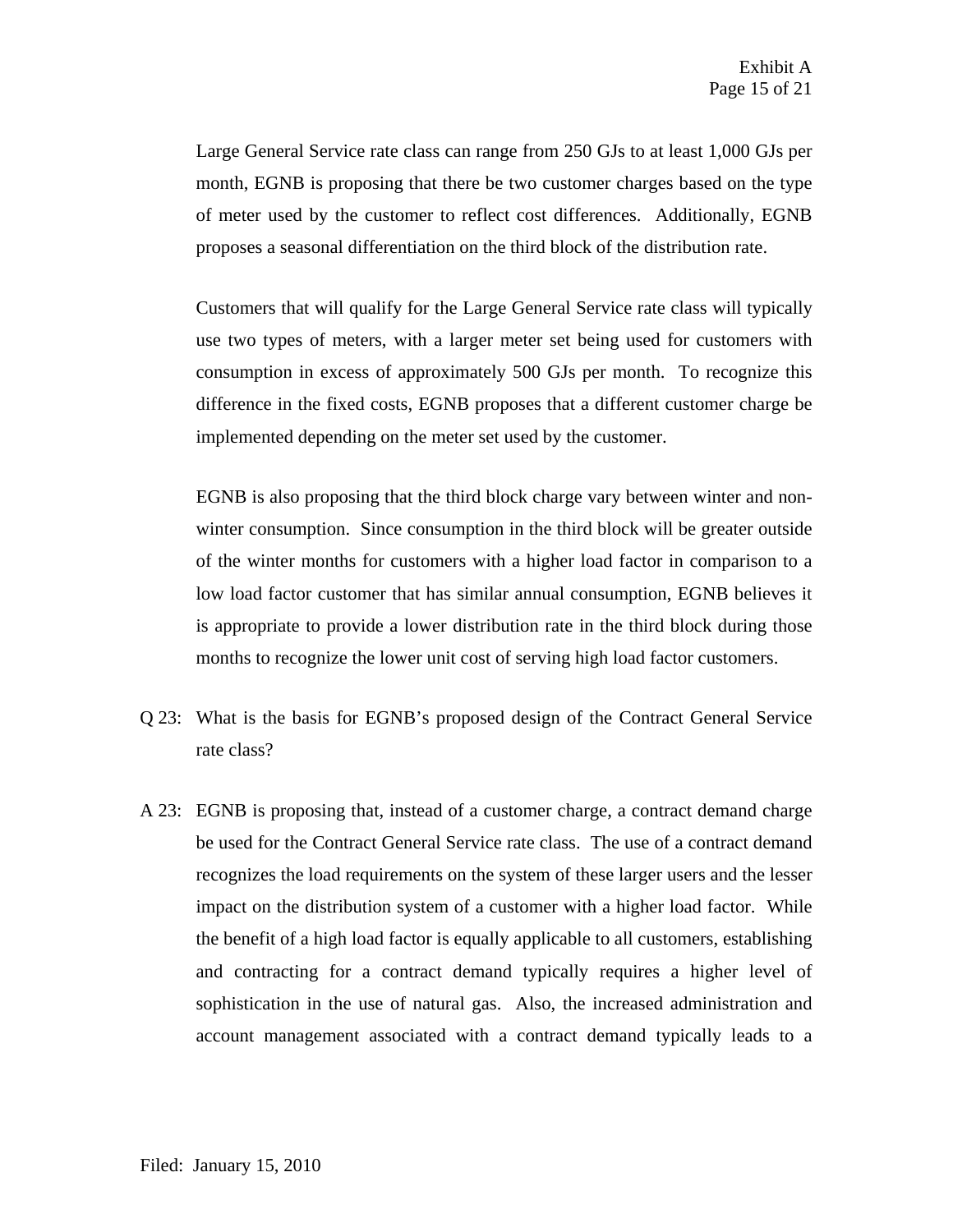contract demand only being established for larger customers. Importantly, customers in this size range exhibit less homogeneity than smaller customers. The use of demand charges to recover fixed costs provides a method to track intraclass differences more precisely.

In addition to a contract demand, EGNB is proposing that two block rates be used, for similar reasons to the Mid General Service and Large General Service rate classes. EGNB is not proposing that the second block rate adjust seasonally, as the use of a contract demand charge for the rate class addresses the reasons for its inclusion in the Large General Service rate class.

- Q 24: Is the basis for the design of the Industrial Contract General Service rate class the same as the Contract General Service rate class?
- A 24: Yes, the same considerations made in the Contract General Service rate class are equally applicable to the Industrial Contract General Service rate class.
- Q 25: Are the design principles behind the Off Peak Service comparable to the Mid General Service and Large General Service rate classes?
- A 25: While EGNB believes that similar rate design characteristics are applicable to the Off Peak Service, as it spans these rate classes, there are some differences that are applicable. Due to the nature of the rate and fact that there is no minimum charge proposed with the Off Peak Service, EGNB is only proposing a two block rate structure with a 60 GJs breakpoint. The 60 GJs breakpoint is proposed recognizing that forecast Off Peak Service customer consumption is similar to Mid General Service customers and therefore require similar facilities to serve them. Since 60 GJs of consumption is designed to recover these facilities costs within the Mid General Service rate class, EGNB believes it is appropriate to use 60 GJs as the breakpoint between the Off Peak Service blocks.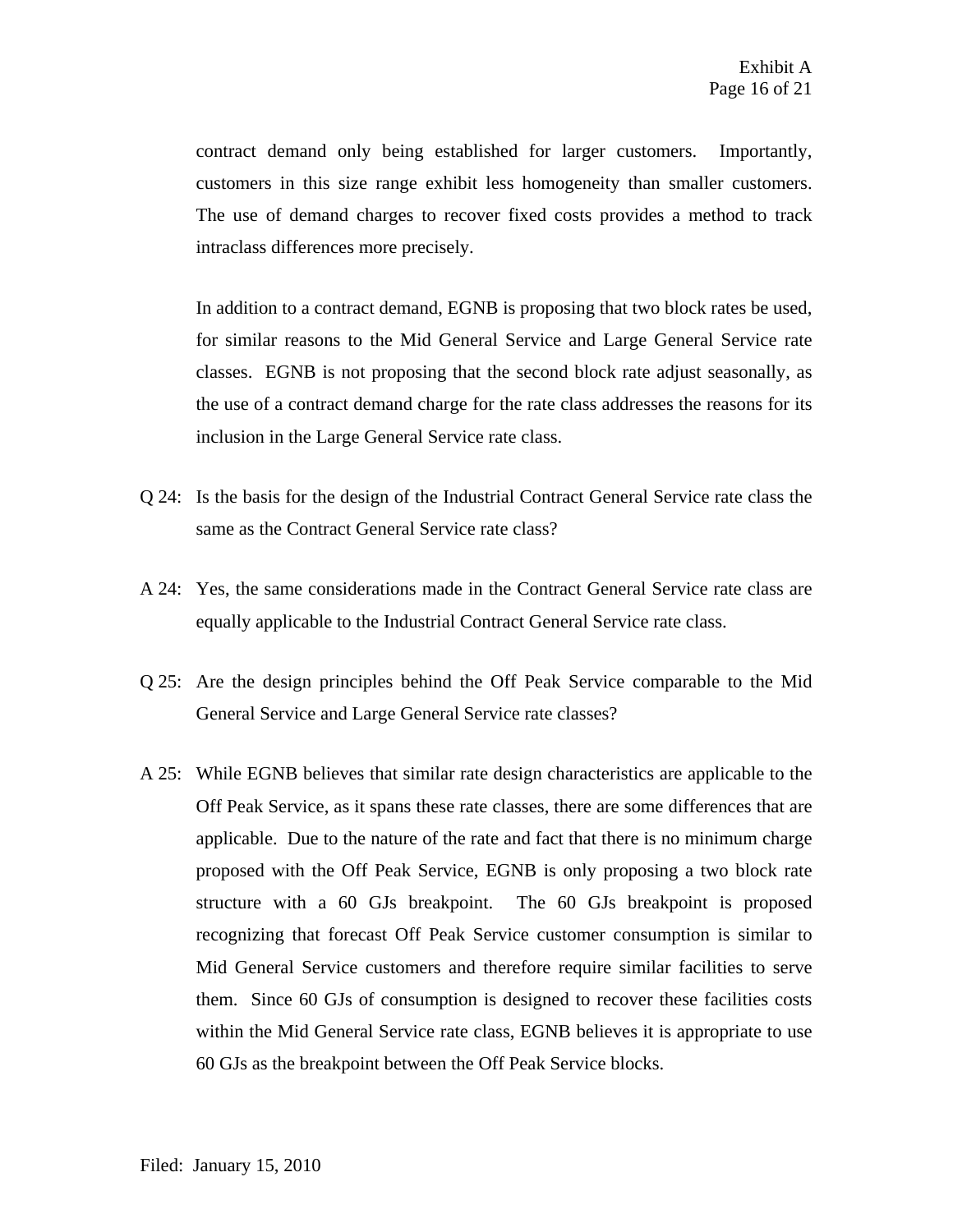EGNB notes that the Off Peak Service must also recognize the lesser impact on the distribution system of customer demand that only occurs outside of the winter months.

- Q 26: Has EGNB developed rate schedules for the proposed rate classes?
- A 26: Yes. Rate schedules for the proposed rates can be found in Exhibit A, Schedule 4, although actual rates and effective dates have not been included at this time.
- Q 27: Why has EGNB not proposed charges for the rates as part of its rate design at this time?
- A 27: EGNB has not populated the rate schedules with proposed charges for each of the rates since it is not proposing that these rates be implemented at this time.

Since it is not known when COS rates may be implemented, EGNB believes it is more appropriate to perform the requisite analysis for the final determination of the rates to be charged when the rates are to be implemented. The necessary analysis will include a review of cost responsibilities for each of the classes at that time, as cost responsibility between classes will change over time as the mix of customers changes. Also, a bill frequency analysis will need to be conducted to confirm the block structure and help normalize the manner in which revenues should be recovered through each of the blocks. EGNB will also need to review the meter sets used in each of the classes to determine if the mix has changed, which may lead to a corresponding adjustment to the determination of the customer or demand charge.

Given the items that are likely to change prior to the implementation of COS rates, EGNB believes the most appropriate time to associate costs with a particular rate design is closer to their actual implementation. It is likely that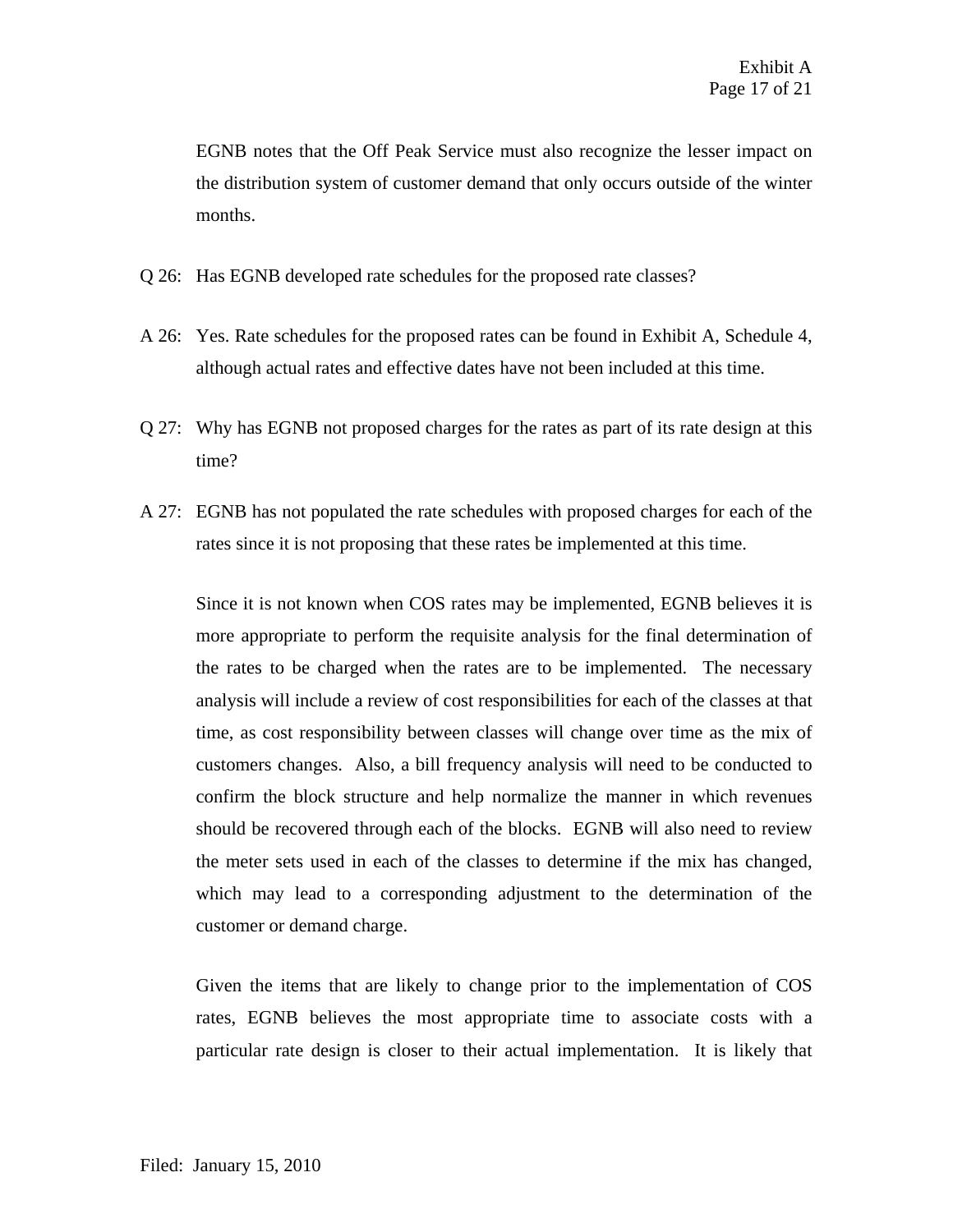other considerations such as competition, stand alone costs and other factors will have to guide decisions related to the development of rates under cost of service regulation. This means that issues such as rate stability and discrimination are best addressed at the time such rates are proposed for implementation, rather than in the abstract while market-based rates continue.

As well, transition issues will need to be reviewed before final rates are determined, including possible considerations of gradualism in moving towards cost-based rates, and actual COS rates cannot be developed until these issues are addressed.

- Q 28: Why is EGNB proposing eventual changes to the structure of its rates?
- A 28: The existing rates were developed in conjunction with the use of the market-based rates methodology. In the case of the SGSRE, SGSRO, CLGS-LFO and CLGS-HFO rates, different customers with similar characteristics are differentiated based on the fuel that was used prior to conversion to natural gas. EGNB believes that, when it is operating as a mature utility, the eligibility for its rate classes should be established based on load characteristics and not the previous fuel used. Also, at the time the existing rates were established, EGNB had no customers and therefore no experience in the consumption patterns of its customers. Given that EGNB now has experience with its customer base, it is appropriate that this experience be used in the design of its rates. Furthermore, EGNB believes that reducing the number of rate classes simplifies the management of rates, both from an EGNB and customer perspective.
- Q 29: Has EGNB assessed the number of customers in the current rate classes that would map to each of the proposed rate classes?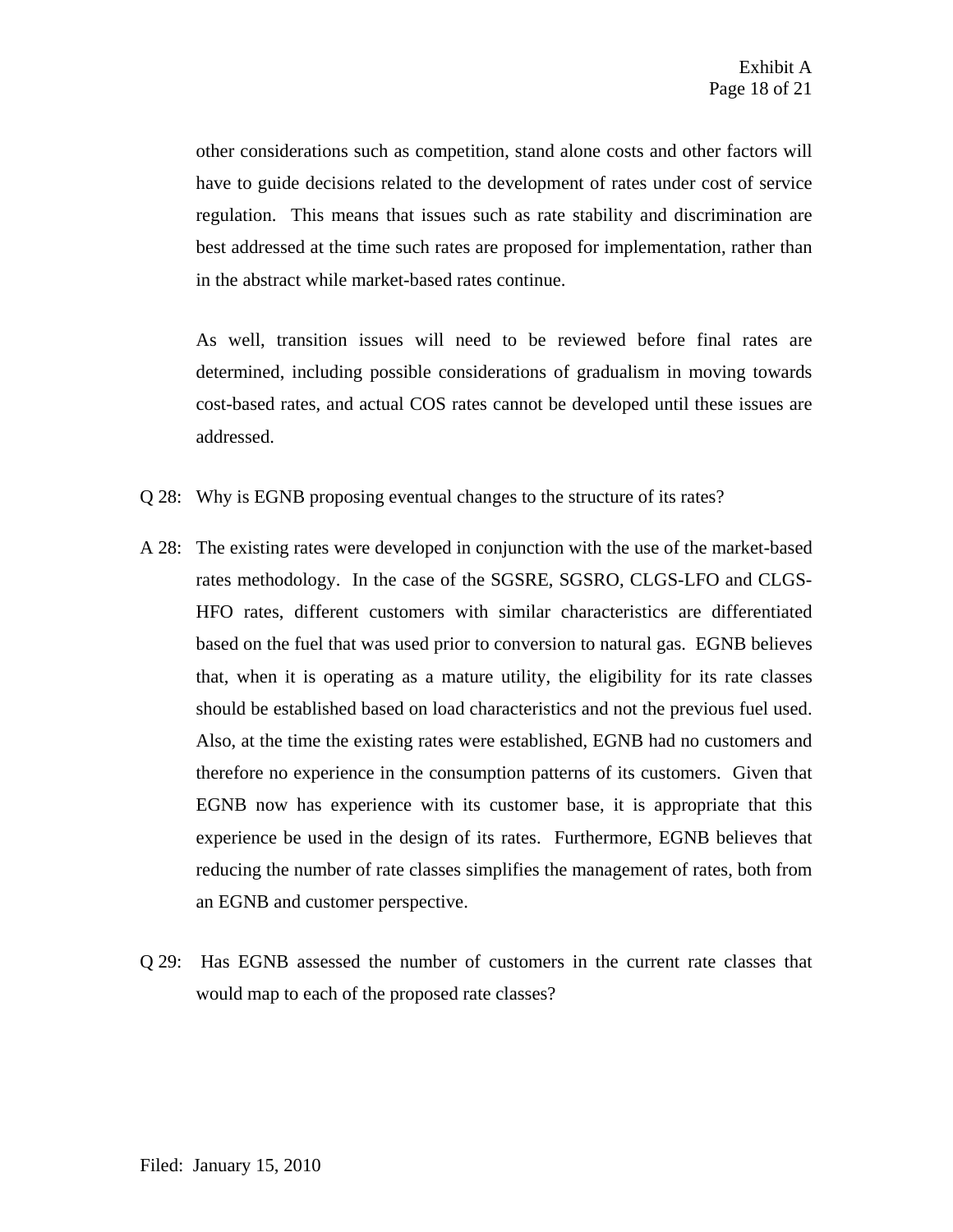|                     | <b>Proposed Rate Class</b> |         |         |          |                 |          |
|---------------------|----------------------------|---------|---------|----------|-----------------|----------|
|                     |                            |         |         |          | Industrial      |          |
| <b>Current Rate</b> | Small                      | Mid     | Large   | Contract | Contract        |          |
| Class               | General                    | General | General |          | General General | Off Peak |
| <b>SGSRE</b>        | 1,998                      | 66      |         |          |                 |          |
| <b>SGSRO</b>        | 4,879                      | 47      | 2       |          |                 |          |
| <b>SGSC</b>         | 1,210                      | 269     | 4       |          |                 |          |
| GS                  | 241                        | 1,096   | 206     | 3        |                 |          |
| CGS                 | 3                          | 19      | 191     | 68       |                 |          |
| <b>CLGS-LFO</b>     |                            |         |         | 21       | 4               |          |
| <b>CLGS-HFO</b>     |                            |         |         | 3        | 5               |          |
| <b>OPS</b>          |                            |         |         |          |                 | 16       |

A 29: Yes, the following table summarizes the mapping of existing customers to the proposed rate classes:

- Q 30: What observations would EGNB have regarding the results of the COS study and the proposed rates?
- A 30: The COS study indicates that the revenues from customers in the proposed Small General Service rate class under the current rate structure are well below the revenue requirement for the rate class, indicating that significant increases in rates to non-competitive levels would be required. This outcome indicates that there are transitional issues that will have to be addressed before competitive cost of service rates can be implemented in all rate classes with revenue to cost ratios that would typically be seen in mature utilities.

While an overall goal of achieving a revenue-to-cost ratio within a relatively narrow band around unity in each rate class may be desirable, such an outcome is only likely to occur over time as the rates established continue to account for competitive realities. Implementing rates that exceed competitive options hurts all customer classes by driving customers off the system who make contributions to the recovery of fixed costs that would not disappear without competitive rates. For these reasons, appropriate revenue-to-cost ratios will need to be looked at with respect to future rates and the transition to them.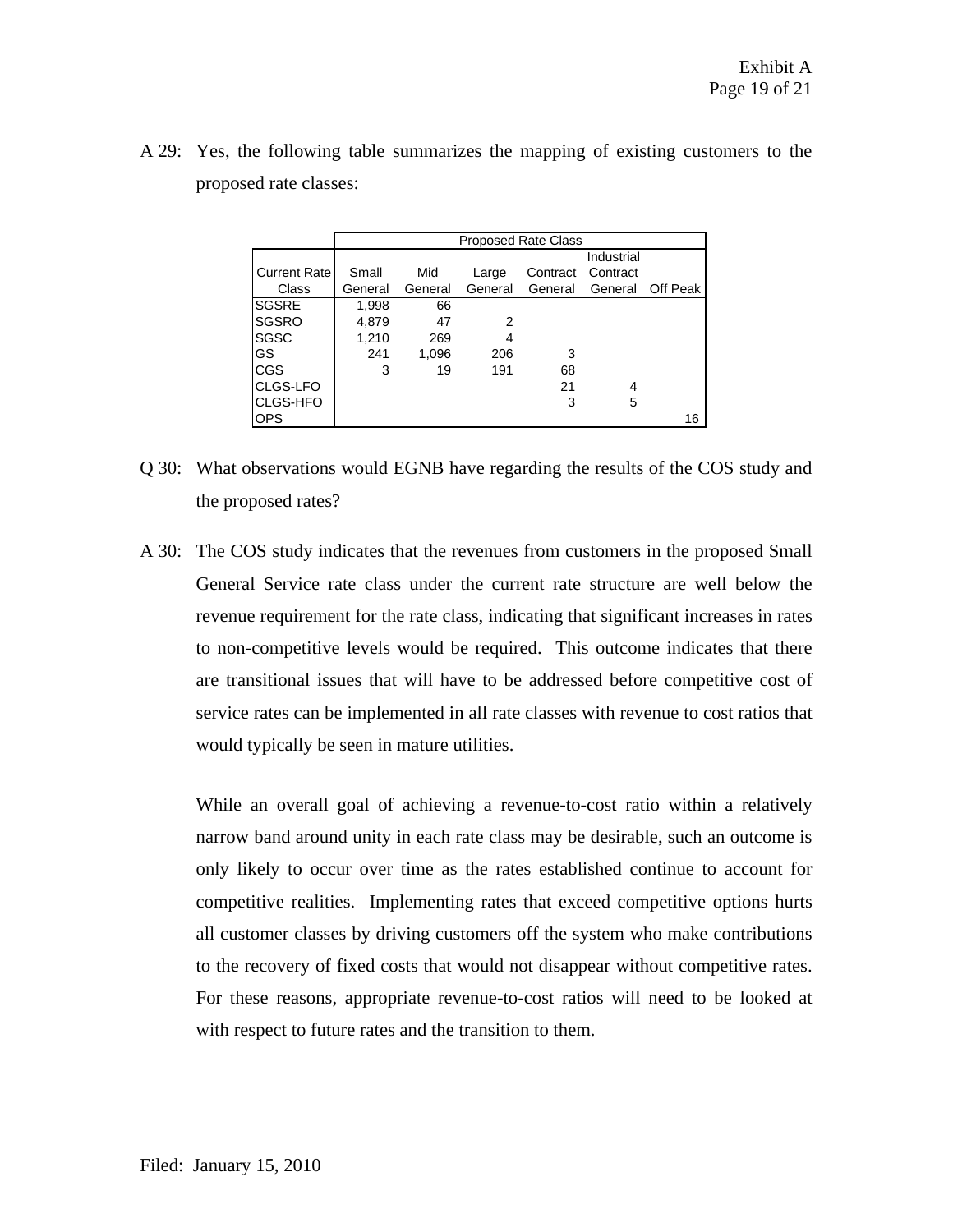## Implications of different rate setting mechanisms

- Q 31: As part of the Board's December 1, 2009 Decision in the Development Period Issues proceeding, the Board directed EGNB to file evidence in this proceeding on "the possible impacts of having different rate setting methods for different customer classes" (page 8). What implications does EGNB see arising from different rate setting methods being used for different customer classes?
- A 31: EGNB believes, from a theoretical perspective, the main implications arising from different rate setting methods being used for different customer classes are that customers in different classes will be treated differently in terms of how their rates are set and the use of different rate methods may cause administrative confusion for both EGNB and its customers.

At this time, EGNB is not aware of any proposal for an alternate rate setting method other than cost of service. As indicated in the Development Period Issues proceeding, and as demonstrated in A16 above, issues would be created by the fact that the proposed cost-of-service rate classes do not align with the existing rate classes. If some other method of setting rates were proposed, the implications would be dependent on the methodology. The alternate rate setting method may lead to issues of discrimination, where a rate that is perceived to be preferential is provided only to a certain class of customers. However, EGNB cannot speculate on what these issues may be in the absence of a proposal. It is EGNB's understanding that these issues are frequently addressed by regulatory agencies where some or all of a group of customers have options to utility service. As explained by Mr. Overcast in his evidence, both marginal costs and stand alone costs play a role in determining the appropriate rate levels. Certainly, market-based rates that provide savings for customers demonstrate that EGNB has rates below the stand alone costs where those costs are measured by the competitive service.